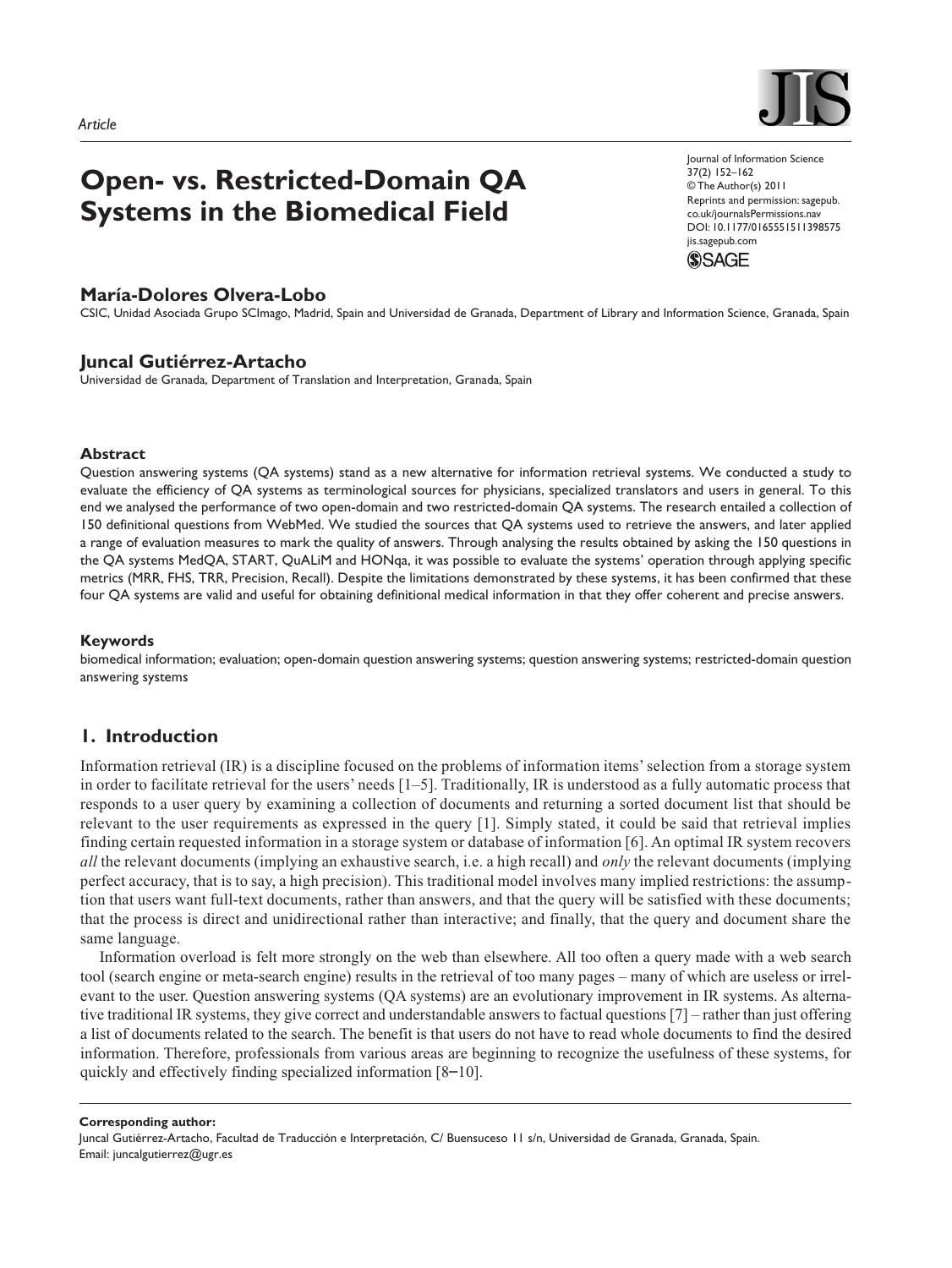We conducted a study to evaluate the efficiency of QA systems as terminological sources for physicians, specialized translators and users in general. To this end we analysed the performance of two open-domain QA systems, START and QuALiM, and two restricted-domain QA systems, MedQA and HONqa. The research entailed a collection of 150 definitional questions (What is…?), either general or specialized, from WebMed. We studied and analysed the performance of each QA system through to the answers retrieved by them in order to assess their efficacy in the biomedical field, using multiple evaluation measures.

# **2. Open- vs restricted-domain QA systems on the web**

QA systems have attracted major attention since the TREC-8 (Text REtrieval) conference on information retrieval [11]. They are based on short-answer models [12] and their aim is to find an exact and correct answer – in the form of a number, a noun, a short phrase or a brief piece of text [7] – for users' questions. Analysis of question, search and choosing an answer are three important issues in a QA system so it includes at least the three following processes: question processing, document processing and answer processing [13].

Although there are various templates for making queries in QA systems, most of these systems understand questions expressed with interrogative particles (*who*, *what*, *where*, *why*, *when and how*), while some understand the imperative form (*tell me*). Then QA systems proceed to do coherent questions according to natural language [14]. When a query is entered into the interface, the system proceeds to analyse the question by separating the words or keywords. The system then locates and extracts one or several answers from different sources of information, depending on the question's specialized area [15]. Subsequently, the system evaluates and eliminates redundant information, or information that does not respond correctly to the question, and submits one or more prepared responses to the user [16–17]. Evaluation is one of the most important dimensions in QA systems, as the process of assessing, comparing and ranking is key to monitoring progress in the field [18]. The main component of these systems consists of measuring modules, which analyse the tagged sentences in the documents selected, and compare them with the question in order to find the most similar sentence [19–20]. Generally speaking, QA systems feature very simple and user-friendly interfaces, and rely on methods of linguistic analysis and natural language processing in the different phases of operation. Multilingual QA systems allow users to query in different languages.

These systems usually have a simple interface where users can enter their queries, while some offer a list of recent queries to help users understand how the system works. QA systems handle these queries by applying algorithms and methods of linguistic analysis, as well as using natural language processing to identify the components and determine the expected response [21]. This analysis usually uses a variety of standard questions in which certain words are replaced by labels accepted by the system [7].

While the development of QA systems represents progress, the systems nevertheless suffer restrictions. Many were only developed as prototypes, or demonstration versions, and few were marketed. Some researchers have designed and created systems that were presented and discussed at various forums and conferences. However, because the usefulness of the systems was limited to very specific contexts, or because of problems of implementation, only a few of these systems were later developed for end users.

QA systems may be general domain or domain-specific, also known as open- and restricted-domain QA systems. General domain systems answer questions from diverse fields and domain-specific systems, which focus on a specialized area, use specific linguistic resources that enable more precise answers to be given. It can find several examples of both types of QA systems available on the web, i.e. open-domain QA system *TextMap Question Answer* (http://brahms.isi. edu:8080/textmap/) and a restricted-domain QA systems *EAGLI* (*Engine for question-Answering in Genomics Literature*; http://eagl.unige.ch/EAGLi/) among others.

We analysed: START, QuALiM, MedQA and HONqa. We chose these four QA systems because they have been used in previous research works about this field, they have been available for few years, and they have been developed by significant research groups.

START (http://start.csail.mit.edu/) Natural Language Question Answering System is a publicly accessible information access system that has been available for use on the internet since 1993. START answers natural language questions by presenting components of text and multi-media information drawn from a set of information resources that are hosted locally or accessed remotely through the web. These resources contain structured, semi-structured and unstructured information [22–23]. It has a dynamic yet easy interface. Information is retrieved from a very wide list of sources, such as *World Book*, *The World Factbook 2008*, *START KB*, *Internet Public Library*, and many others.

Another open-domain QA system is QuALiM (http://demos.inf.ed.ac.uk:8080/qualim/). This is a question answering demo, financed by Microsoft, which retrieves textual information by means of Wikipedia and graphic information, through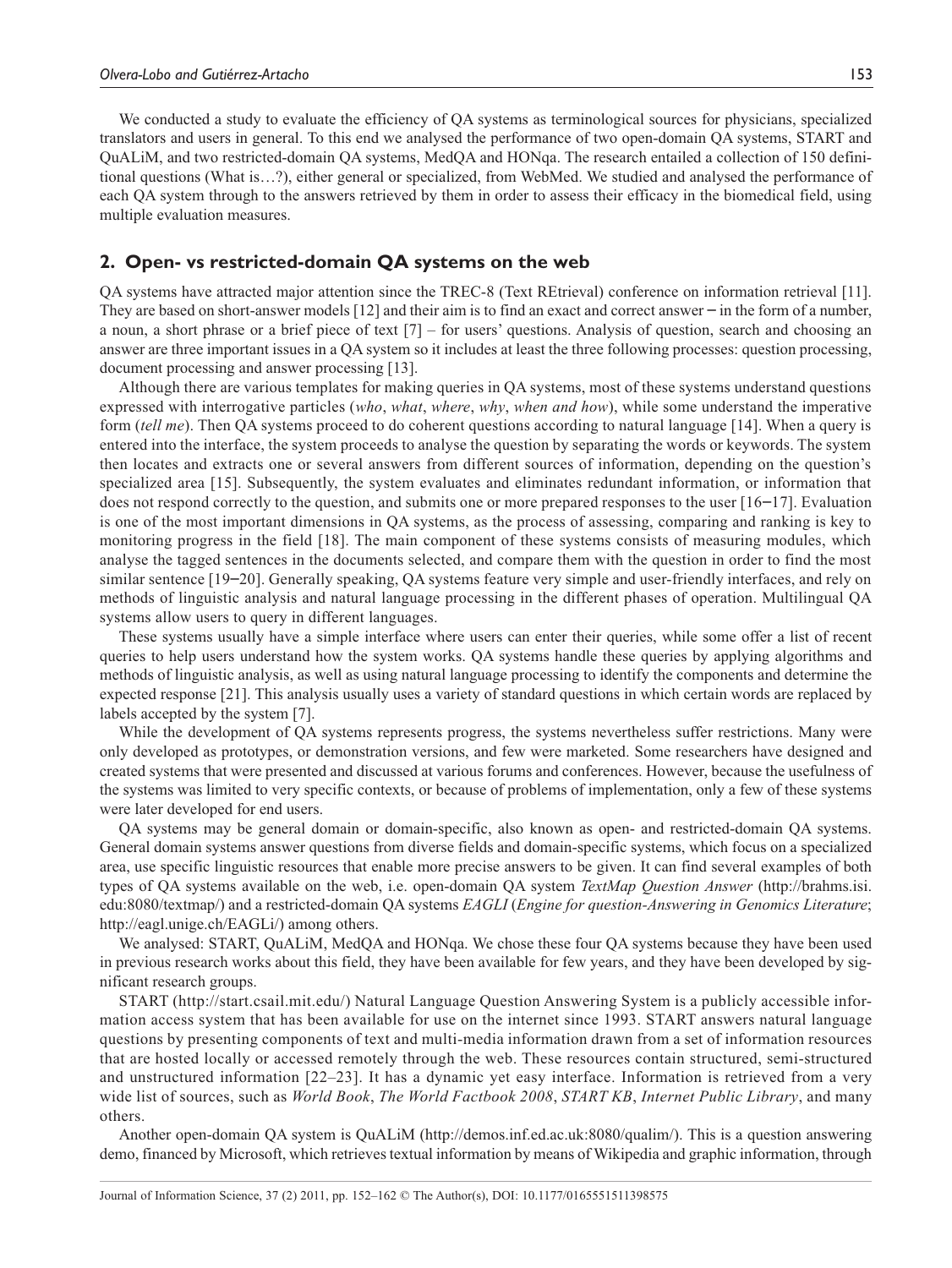the Google image search engine. QuALiM is a pattern-based QA system that searches the web for answers. Each of its patterns contains a syntactic description that matches a subclass of questions, a set of syntactic descriptions of potential answer sentences, and semantic information concerning the appropriate answer type for the question class. When asked a question, QuALiM will search all of the patterns' question descriptions and retain those that match the question. The matching pattern's information about potential answer sentence formulations is used to create rather specific quoted search queries that are sent to a web search engine (either Google or Yahoo) [24–25].

In a study by Ely and colleagues [26], participating physicians spent on average less than two minutes looking for information to resolve clinical queries, although many of their questions remained unanswered. Regarding this point, some researchers have shown that physicians trust QA systems as search methods for specialized IR [9–10]. The general public also increasingly consults knowledge resources like the web: before or after seeing a doctor, for themselves or for relatives, to obtain information about the nature of a disease, the indications and contraindications of a treatment, and so on [21].

HONqa (http://services.hon.ch/cgi-bin/QA10/qa.pl/) is a domain-restricted QA system operated by the Health On the Net Foundation, which is a Swiss non-profit organization that aims to promote the development of quality, reliable medical information. The HON Foundation has dedicated itself to the maintenance and improvement of the quality of online medical information. With this view, HON has developed a QA applied to medical research where responses obtained are from all the sites certified by the foundation [27]. HONqa is the only multilingual system analysed in our study, as it provides information in English, Italian and French, although we have only focused on the information retrieved in English. The sources of information used by the system are varied, and its search engines are usually general medical or specialized towards a certain illness.

Finally, MedQA, Medical Question Answering System (nowadays this QA system is not available on the webpage) is a specialized QA system that analyses thousands of documents to arrive at a coherent response. Because it works specifically in the area of healthcare, its sources are more specialized [28]. It also has a user-friendly interface. It retrieves information from a wide array of sources, including *Wikipedia*, *Medline* or *Medline Plus*. To identify definitional sentences, MedQA implemented a set of lexico-syntactic patterns generated automatically from a large set of precompiled definitional sentences that were collected using Google. The lexicon-syntactic patterns were ranked based on the ratio of their occurrences in the definitional and in the non-definitional sentences. This system suffered from incorrect noun phrases being extracted by its shallow syntactic chunked from the questions [25].

Although researchers have recently studied different aspects of QA systems, there are not yet enough studies to evaluate how these tools work. In our study, we have focused on how these four QA systems work to generate phrases with dynamic, coherent definitions and with the most interesting information [16, 29].

## **3. Methodology**

In total, a sample of 150 definitional questions about different medical issues formed the basis of this study (Figure 1). We decided to use definitional questions because they do not demand specific data (such as a date, name or place) as the QA



**Figure 1.** Category of question reference.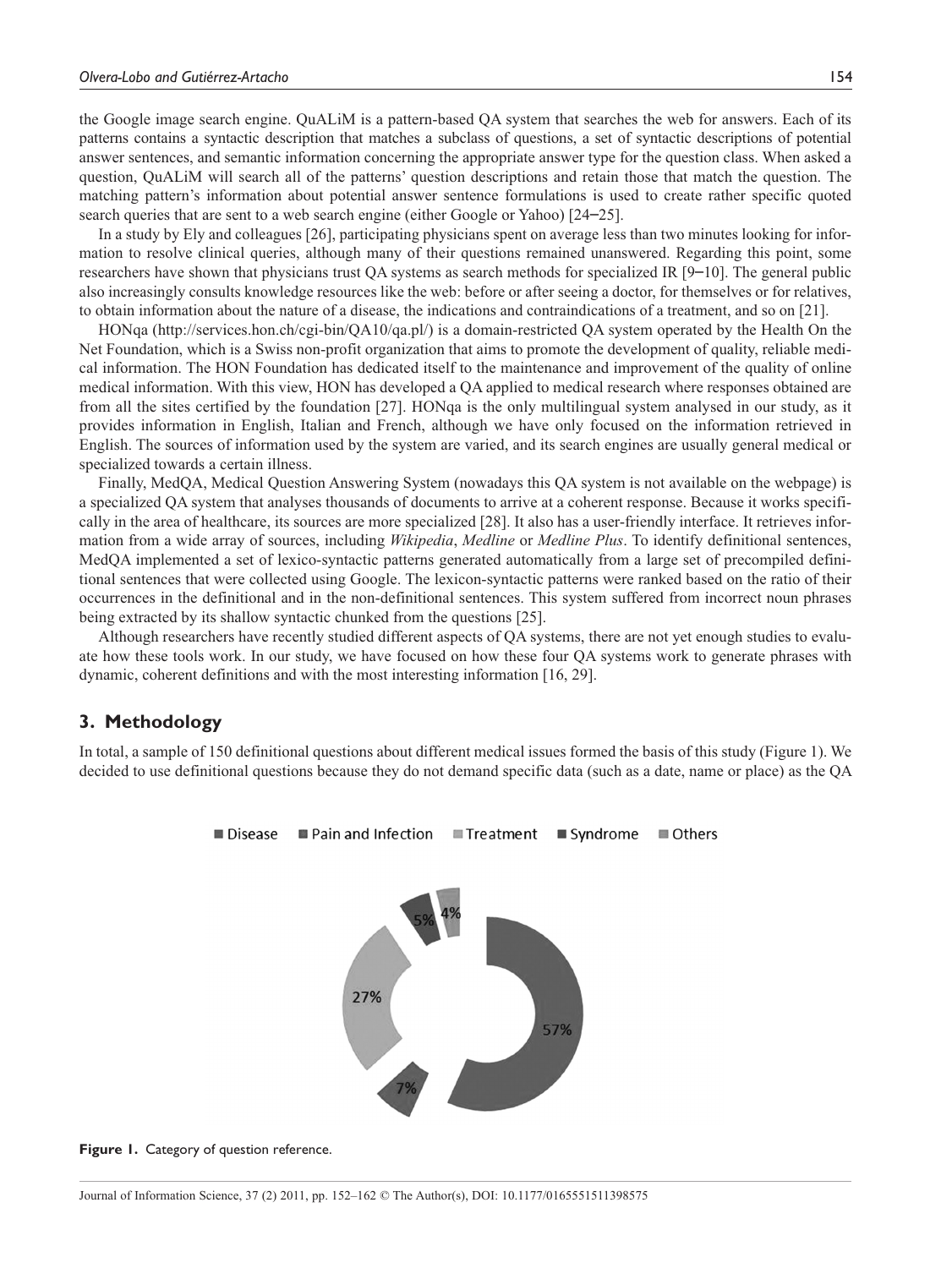system builds an answer. So, these systems have to identify and obtain relevant information in their sources used, and have to summarize and develop the best answer possible as a definition. The questions were obtained from the webpage WebMD (http://www.webmd.com/), a US health portal providing valuable health information and support, tools for managing health problems and specialized background on a number of illnesses. It was created by health specialists who aspire to explain, briefly yet credibly, in-depth medical information, reference material, and online community programmes. The set of questions used passed the internal consistency test with a Cronbach's alpha coefficient of 0.997.

We used START and QuALiM as open-domain QA systems – although allowing users to pose questions about various health issues, they can respond to even very specialized questions within the area of healthcare [30] – and, as restricteddomain QA systems, MedQA and HONqa.

After asking questions in the four systems, a group of two medical professionals and three medical students evaluated the answers as incorrect, inexact or correct. Correct answers were those that answered the question adequately, were expressed in fewer than 100 words and did not contain information that was irrelevant to the question. Responses that answered the question correctly but that did not meet the rest of the criteria were evaluated as inexact. The evaluations performed on each answer created a base for the application of the evaluation measures on the system's operation [31], measures which are described next.

*Mean Reciprocal Rank* (MRR) is a statistical tool for evaluating any process that produces a list of possible answers to a query. The reciprocal rank of a query response is the multiplicative inverse of the rank of the first correct answer (for example, if a question gets the correct answer in first place, it will receive a score of 1, it will be 1/2 if it is in the second place, 1/3 in the third place, and so on). If the answer is not found, a score of 0 is assigned. MRR can be used with several correct answers, but it only takes into account the first correct answer found.

$$
MRR = \frac{1}{q} \sum_{i=1}^{q} \frac{1}{far_i}
$$

*Total Reciprocal Rank* (TRR) is useful when there is more than one correct answer to a question. In these cases, it is not sufficient to consider the first correct answer in evaluations; instead, TRR takes into consideration all the correct answers and assigns a weight to each according to its ranking in the list provided by the system. For example, if the QA system provides two correct answers (the first and the third ones), the TRR will be  $1/1 + 1/3$ .

*First Hit Success* (FHS) assigns 1 if the first answer returned by the system is correct and 0 if it is not. This measure, then, only accepts the first questions in the list of results.

We have also used the classic measures of evaluation in IR: precision and recall [4]. *Precision* is understood as the capacity of a system to retrieve documents, or answers (in the case of QA systems), relevant to the query.

$$
Precision = \frac{\left| \{relevant\ answers\} \cap \{retrieved\ answers\} \right|}{\left\{retrieved\ answers\right\}}
$$

*Recall* is the fraction of the documents, or answers, that are relevant to the queries that are successfully retrieved. Recall is not calculated automatically because this measure depends on all the answers retrieved and the data 'lost' or not retrieved [32]. The method of polling (combining) of all the outputs for the same request is used to establish relative recall:

$$
Recall = \frac{\left\{ \text{relevant answers} \right\} \cap \left\{ \text{retrieved answers} \right\}}{\left\{ \text{relevant answers} \right\}}
$$

The total number of relevant answers that would be analysed in this study is 750 answers per QA system, because we evaluated a maximum of five answers for each of the 150 questions. So an exhaustive and precise QA system will retrieve a total of 750 correct answers.

#### **4. Results and discussion**

After asking the 150 questions in the four QA systems, the first five answers from each system were analysed, as five was the average number of answers retrieved by most of the systems, and because users would, presumably, use these types of systems to obtain information quickly, paying most attention to the first answers. Nonetheless, some QA systems offered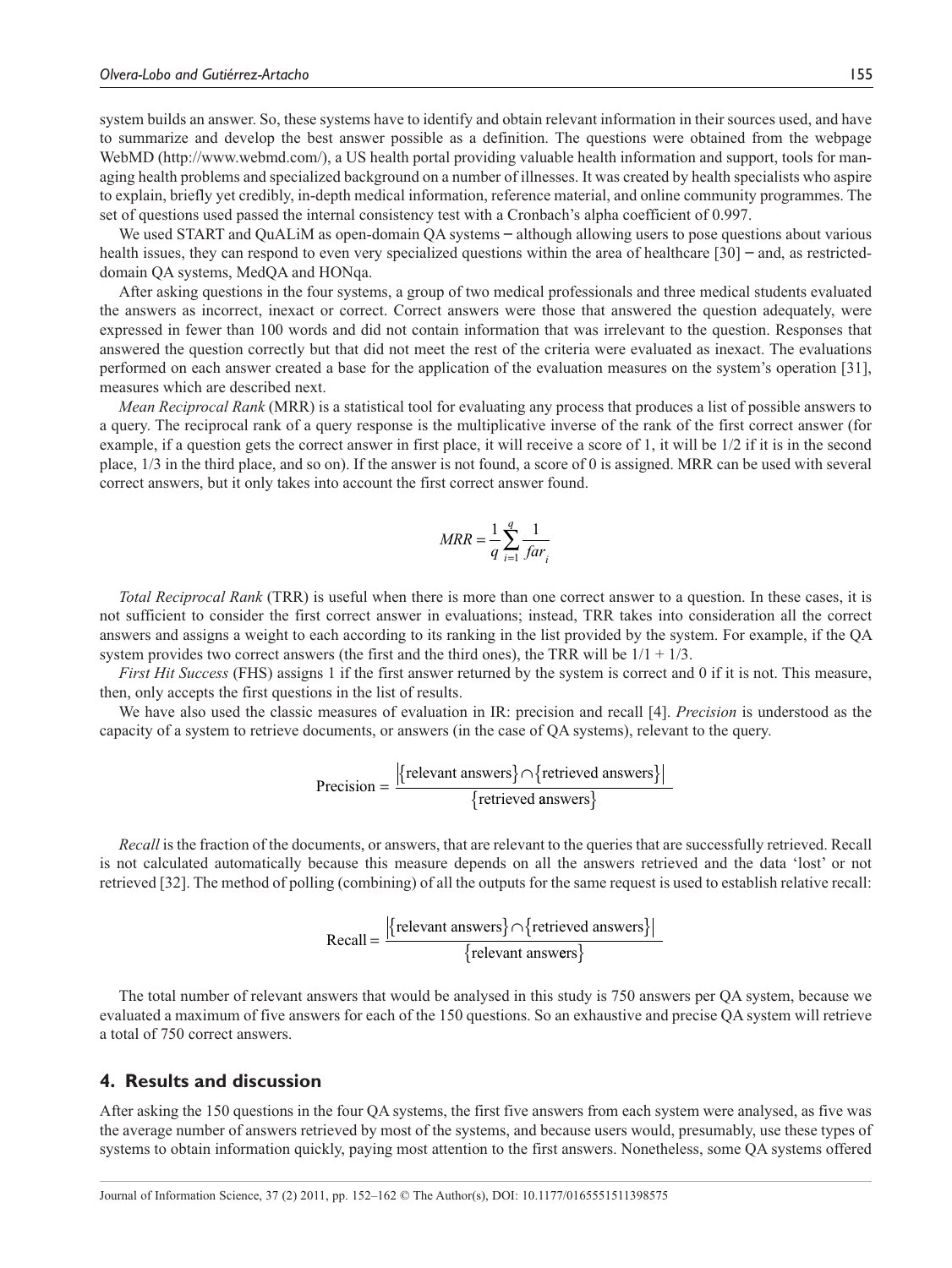|               | Total number<br>of answer<br>retrieved | Average<br>answers<br>retrieved | Total number<br>of answer<br>assessed <sup>*</sup> | Total<br>correct<br>answers | Percentage<br>correct<br>answers | Total<br>incorrect<br>answers | Percentage<br>incorrect<br>answers | Total<br>inexact<br>answers | Percentage<br>inexact<br>answers |
|---------------|----------------------------------------|---------------------------------|----------------------------------------------------|-----------------------------|----------------------------------|-------------------------------|------------------------------------|-----------------------------|----------------------------------|
| $HONq$ a 6635 |                                        | 44.23                           | 726                                                | 343                         | 47.24                            | 325                           | 44.76                              | 58                          | 7.99                             |
| <b>OuALIM</b> | 44 I                                   |                                 | 406                                                | 166                         | 40.88                            | 180                           | 44.33                              | 60                          | 14.78                            |
| MedOA         | 802                                    | 5.34                            | 705                                                | 329                         | 46.66                            | 245                           | 34.75                              | 3                           | 18.58                            |
| <b>START</b>  | 236                                    | l.6                             | 234                                                | 164                         | 70.08                            | 27                            | I I.54                             | 43                          | 18.38                            |

**Table 1.** Measures for evaluating the quality of answers

*\** Only the first five answers retrieved by QA systems in each question were assessed.

more answers for some questions, while others did not offer the five answers. The average number of answers retrieved by each QA system was very significant, because it is higher in HONqa (Table 1).

The open-domain systems retrieved fewer answers than the restricted-domain systems, with START in last place (with an average of 1.6 answers), followed closely by QuALim (with 3 answers). In the restricted-domain QA systems, the results increased substantially, especially in the case of HONqa (with 44.23 answers), while MedQA was slightly better than the open-domain systems (with an average of 5.34 answers for each question).

The correct answers were present to the greatest degree in START (70.08%). In the two restricted-domain QA systems, this average decreased – MedQA (46.66%) and HONqa (47.24%) – and QuALim was the most deficient, with 40.88% of answers being correct. Figure 2 shows the number of correct, inexact and incorrect answers from the four QA systems analysed.

In relation to the inexact answers, the QA system with the lowest average was HONqa (7.99%). The remaining QA systems offered similar averages (MedQA, 18.58%, START, 18.38% and QuALiM, 14.78%).

The incorrect answers in HONqa (44.76%) and QuALiM (44.33%) were similar figures. In MedQA, the value was somewhat lower (34.75%) although still high, and START (11.54%) was the system that presented the fewest inexact answers.

The value obtained by applying the MRR and FHS evaluation measures indicates that MedQA best ranks answers, as the first correct answer appears at the top of the list of results (Table 2). This is significant in that the system does not use any sort of rank algorithm to carry out this process but rather it always recurs to the same order of answers based on the knowledge source. FHS turns out to be a very relevant metric, as users often tend to focus on the first answer obtained, disregarding the rest.

The other restricted-domain QA system, HONqa, is in the opposite situation, as it offers the lowest FHS value but has the second highest average in MRR. The behaviour of the two open-domain QA systems is quite similar, and there is not a great deal of difference between the two metrics, which is explained by the fact that the answers retrieved for each question usually fluctuate from one to three.

However, the TRR metric is greater in the restricted-domain systems as it considers the value of each correct answer based on its position in the list of results. Naturally, this value increases when more results are offered.



**Figure 2.** Incorrect, inexact and correct answer.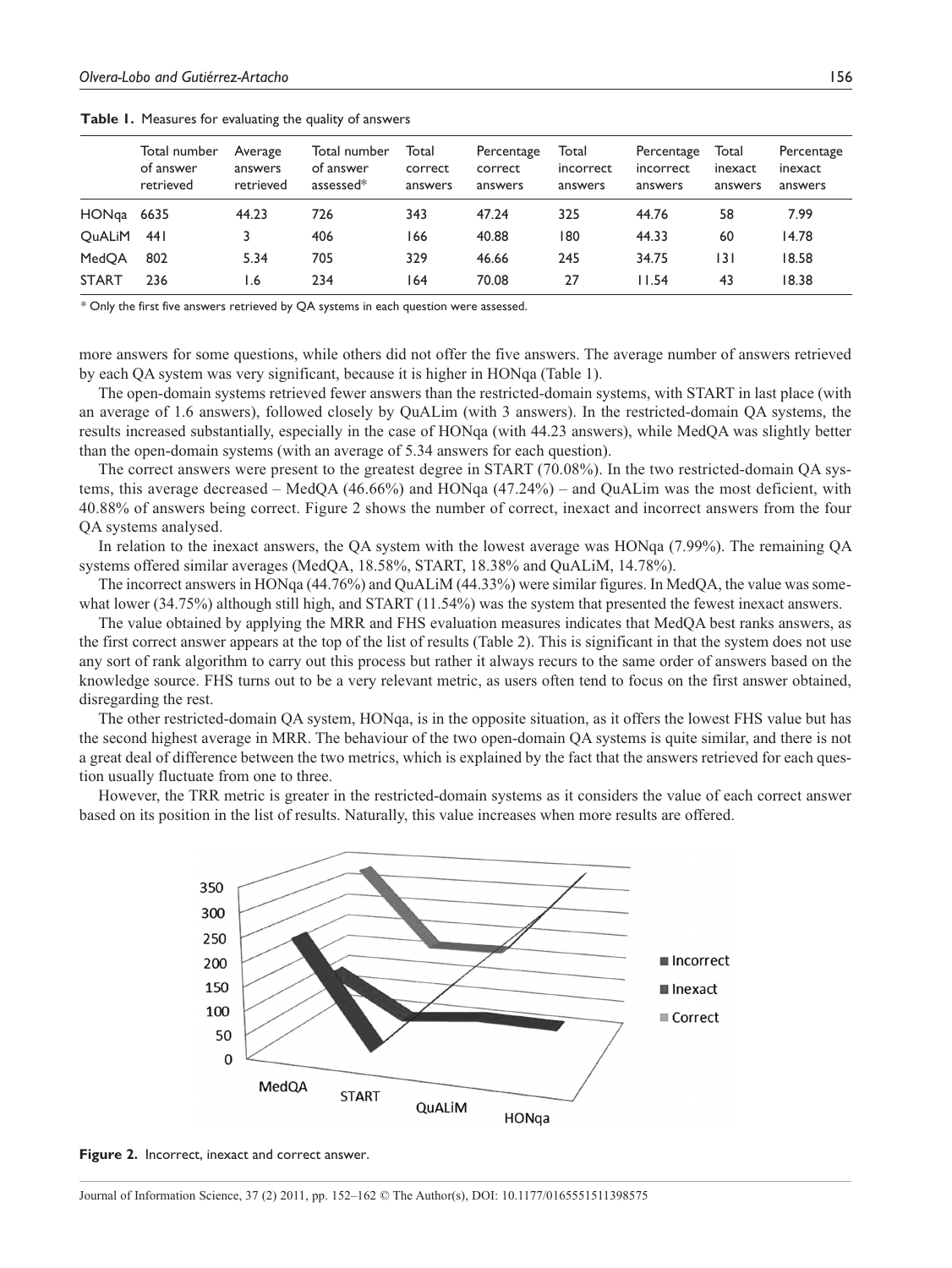|              | <b>MRR</b> | <b>TRR</b> | <b>FHS</b> | Precision (%) | Recall (%) |
|--------------|------------|------------|------------|---------------|------------|
| <b>HONga</b> | 0.75       | I.I5       | 0.55       | 47.24         | 45.73      |
| QuALiM       | 0.65       | 0.77       | 0.59       | 40.88         | 22.13      |
| MedQA        | 0.87       | 1.29       | 0.76       | 46.66         | 43.87      |
| <b>START</b> | 0.67       | 0.81       | 0.64       | 70.08         | 21.87      |

**Table 2.** Evaluation measures for QA systems

FHS: First Hit Success; MRR: Mean Reciprocal Rank; TRR: Total Reciprocal Rank.

The precision value in the open-domain QA system START was higher than in the restricted-domain QA systems because the latter ones demonstrate a high rate of noise. However, the recall shows us that the two open-domain QA systems are less exhaustive than the restricted-domain ones. So START presents a recall value of 21.87% and an average of retrieved answers of 1.6, and the values of QuALiM are 22.13%, referring to the recall measure, and an average of three retrieved answers.

As can be observed, none of the applied metrics present very high values, a situation which has clearly been influenced by the high standards set for an answer to be evaluated as correct. In many cases, for example in MedQA and START, there were correct answers with more than 100 characters, which caused them to be considered inexact, as indicated in Section 3. Likewise, in HONqa, there were correct answers that were considered inexact because they did not respond to the question in a totally specific and precise way. So if we considered the inexact answers as correct to calculate the precision, the values would increase, in some cases considerably (Table 3).

Finally, the correlation between the metrics used in this study (Table 4) shows a significant correlation between TRR and MRR because they focus on similar characteristics of the answers retrieved by QA systems.

# **5. Conclusions**

Today, users are more demanding of the retrieved information, as much with regard to the quality as with regard to the quantity, just as in response time. QA systems could therefore be one of the future systems of IR on the internet as they intend to meet the needs and demands of the current users. Nonetheless, despite an increase in QA system research, the open-domain systems are scarce and not all of them function adequately. In as much, it is necessary to continue analysing and evaluating such systems and their characteristics, in order to promote their development and commercialization.

|               | <b>HONga</b> | <b>OuALiM</b> | MedOA | <b>START</b> |
|---------------|--------------|---------------|-------|--------------|
| Precision (%) | 52.75        | 42.66         | 65.24 | 88.46        |

**Table 3.** Precision considering correct and inexact answers

# **Table 4.** Correlation of measures

|            |                                            | <b>MRR</b> | <b>TRR</b> | <b>FHS</b> | Precision | Recall   |
|------------|--------------------------------------------|------------|------------|------------|-----------|----------|
| <b>MRR</b> | Pearson                                    | 1.000      | $0.959*$   | 0.700      | $-0.265$  | 0.837    |
|            | Significance (2-tailed)                    |            | 0.041      | 0.300      | 0.735     | 0.163    |
| <b>TRR</b> | Pearson                                    | $0.959*$   | .000       | 0.472      | $-0.316$  | 0.957    |
|            | Significance (2-tailed)                    | 0.041      |            | 0.528      | 0.684     | 0.043    |
| <b>FHS</b> | Pearson                                    | 0.700      | 0.472      | 1.000      | 0.093     | 0.197    |
|            | Significance (2-tailed)                    | 0.300      | 0.528      |            | 0.907     | 0.803    |
| Precision  | Pearson                                    | $-0.265$   | $-0.316$   | 0.093      | 1.000     | $-0.387$ |
|            | Significance (2-tailed)                    | 0.735      | 0.684      | 0.907      |           | 0.613    |
| Recall     | Pearson                                    | 0.837      | 0.957      | 0.197      | $-0.387$  | 1.000    |
|            | Significance (2-tailed)                    | 0.163      | 0.043      | 0.803      | 0.613     |          |
|            | $*$ The correlation is significant at 0.05 |            |            |            |           |          |

*\** The correlation is significant at 0.05.

Journal of Information Science, 37 (2) 2011, pp. 152–162 © The Author(s), DOI: 10.1177/0165551511398575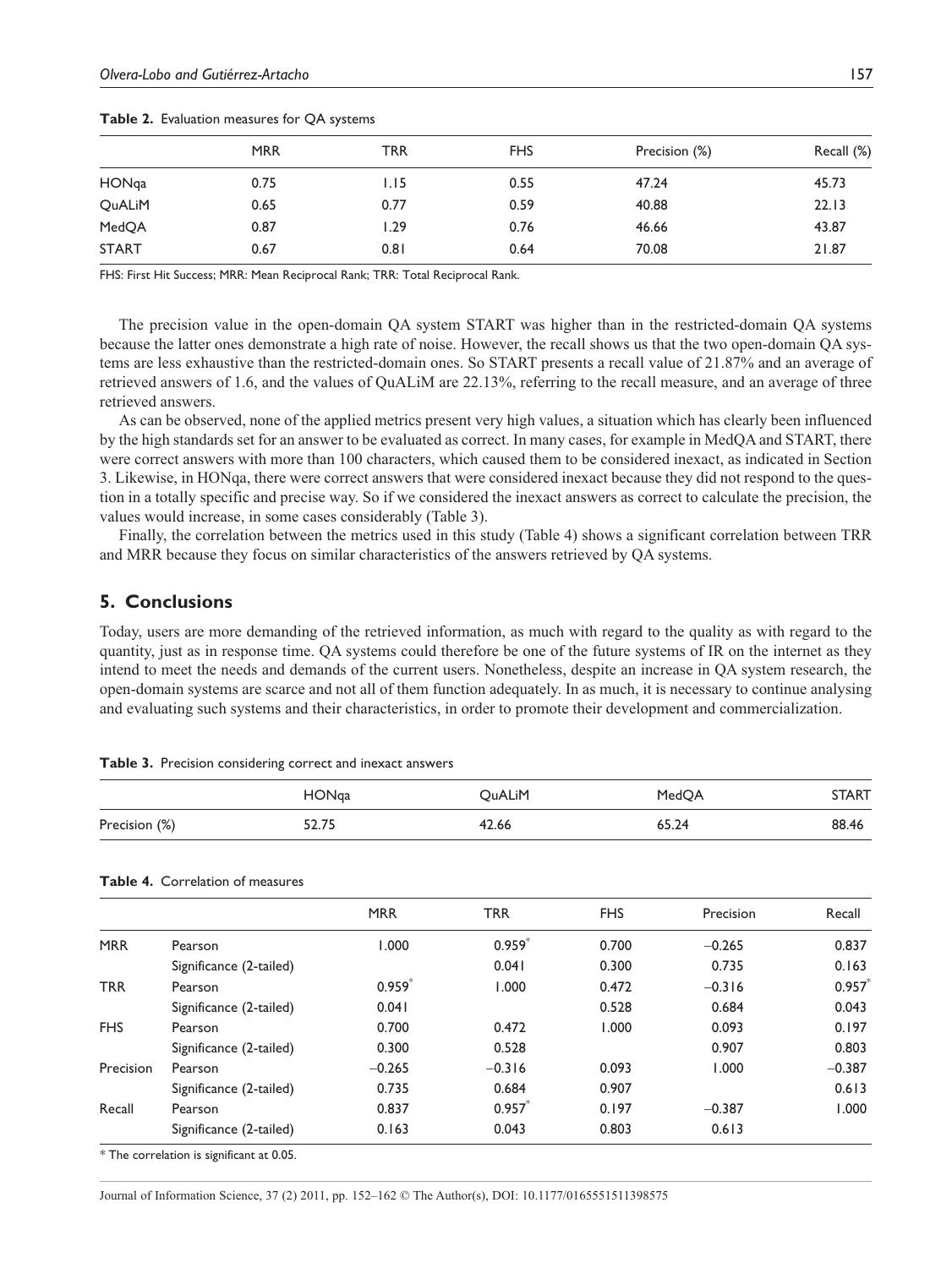Through analysing the results obtained by asking the 150 questions in the QA systems MedQA, START, QuALiM and HONqa, it was possible to evaluate the systems' operation through applying specific metrics. Despite the limitations demonstrated by these systems, as they are not accessible to everyone and they are not always completely developed, it has been confirmed that these four systems are valid and useful for obtaining definitional medical information in that they offer coherent and precise answers.

Another interesting aspect concerns the sources of information used by each of these QA systems. In previous work [15], we compared the sources used by the restricted-domain QA systems with those used by the general-domain systems to ascertain if we could see significant differences in the typology and specialization. A comparison of the sources used by START and QuALiM confirms the absence of significant differences, as both systems use Wikipedia as their main source, although START recurs to more sources for its retrieval. Nonetheless, we see big differences in the sources used by the two restricted-domain QA systems. While MedQA uses dictionaries, encyclopaedias and databases specializing in the biomedical field, HONqa opts for websites specializing in this area.

The results are encouraging because they present this type of tool as a new possibility for gathering precise, reliable and specific information in a short period of time. In this sense, some authors [33] have explored various possibilities for improvements, such as the use of ontologies, which will increase the quality of the answers obtained by formalizing the relevant information from the domain in question. In addition, these approaches together with others are slowly attracting more researchers who are experienced in handling the results they produce. These data suggest that we may see unexpected changes in the future and this area deserves to be studied and evaluated in future research.

QA systems have been extended in recent years to explore critical new scientific and practical dimensions [34]. Additional aspects, such as interactivity (often required for clarification of questions or answers), answer reuse, and knowledge representation and reasoning to support question answering, have been explored. Future research may explore what kinds of questions can be asked and answered about social media, including sentiment analysis. Another key aspect of these systems is that the system–user relationship is two-way. Establishing an interaction helps QA systems find better answers and, in turn, the QA system helps users find answers more quickly. However, it is still necessary to deepen the interactive design of these systems and enable true feedback between questions and answers so that users communicate with the system in a conversational manner. Finally, retrieval has shown that the QA systems are a useful tool to retrieve information quickly and accurately.

## **References**

- [1] R. Baeza-Yates and B. Ribeiro-Nieto, *Modern Information Retrieval* (ACM Press, New York, 1999).
- [2] R. R. Korfhage, *Information Storage and Retrieval* (Wiley Computer Publishing, New York, 1997).
- [3] G. Salton, Automatic processing of foreign language documents, *Journal of American Society for Information Sciences* 21 (1970) 187–194.
- [4] G. Salton and M.J. Mc Gill, *Introduction to Modern Information Retrieval* (McGraw-Hill, New York, 1983).
- [5] C.J. Rijsbergen, *Information Retrieval*, 2nd Edition (Butterworths, London, 1979).
- [6] C.T. Meadow, *Text Information Retrieval Systems* (Academic Press, San Diego, 1993).
- [7] M. Pérez-Coutiño, T. Solorio, M. Montes-y-Gómez, A. López-López and L. Villaseñor-Pineda, Toward a document model for question answering systems, *Proceedings of the Second International Atlantic Web Intelligence Conference* (2004)
- [8] D. Crouch, R. Saurí and A. Fowler, *AQUAINT Pilot Knowledge-Based Evaluation: Annotation Guidelines* (Palo Alto Research Center, Palo Alto, 2005). Available at: www2.parc.com/isl/groups/nltt/papers/aquaint\_kb\_pilot\_evaluation\_guide.pdf (accessed 25 October 2010).
- [9] M. Lee, J. Cimino, H.R. Zhu, C. Sable, V. Shanker, J. Ely and H. Yu, Beyond information retrieval medical question answering, *AMIA 2006 Annual Symposium Proceedings* (2006) 469–473.
- [10] H. Yu, M. Lee, D. Kaufman, J. Ely, J.A. Osheroff, G. Hripcsak and J. Cimino, Development, implementation, and a cognitive evaluation of a definitional question answering system for physicians, *Journal of Biomedicine Informatics* 4 (2007) 236–251.
- [11] E.M. Voorhees, The TREC 8 question answering track report, *Proceedings of the 8th Text REtrieval Conference* (1999) 107–130.
- [12] S.B. Blair-Goldensohn, K.R. McKeow and A.H Schlaikjer, A hybrid approach for QA track definitional questions, *Proceedings of TREC 2003* (Gaithersburg, MD, 2003) 336–343.
- [13] M.R. Kangavari, S. Ghandchi and M. Golpour, A new model for question answering systems, *World Academy of Science, Engineering and Technology* 42 (2008).
- [14] L.F. Costa and D. Santos, *Question answering systems: a partial answer* (SINTEF, Oslo, 2007).
- [15] M.D. Olvera-Lobo and J. Gutiérrez-Artacho, Question-answering systems as efficient sources of terminological information: evaluation, *Health Information and Library Journal* 27(4) (2010) 268–276.
- [16] H. Cui, M.Y. Kan, T.S. Chua and J. Xiao, A comparative study on sentence retrieval for definitional question answering, *SIGIR Workshop on Information retrieval for Question Answering* (Sheffield, 2004).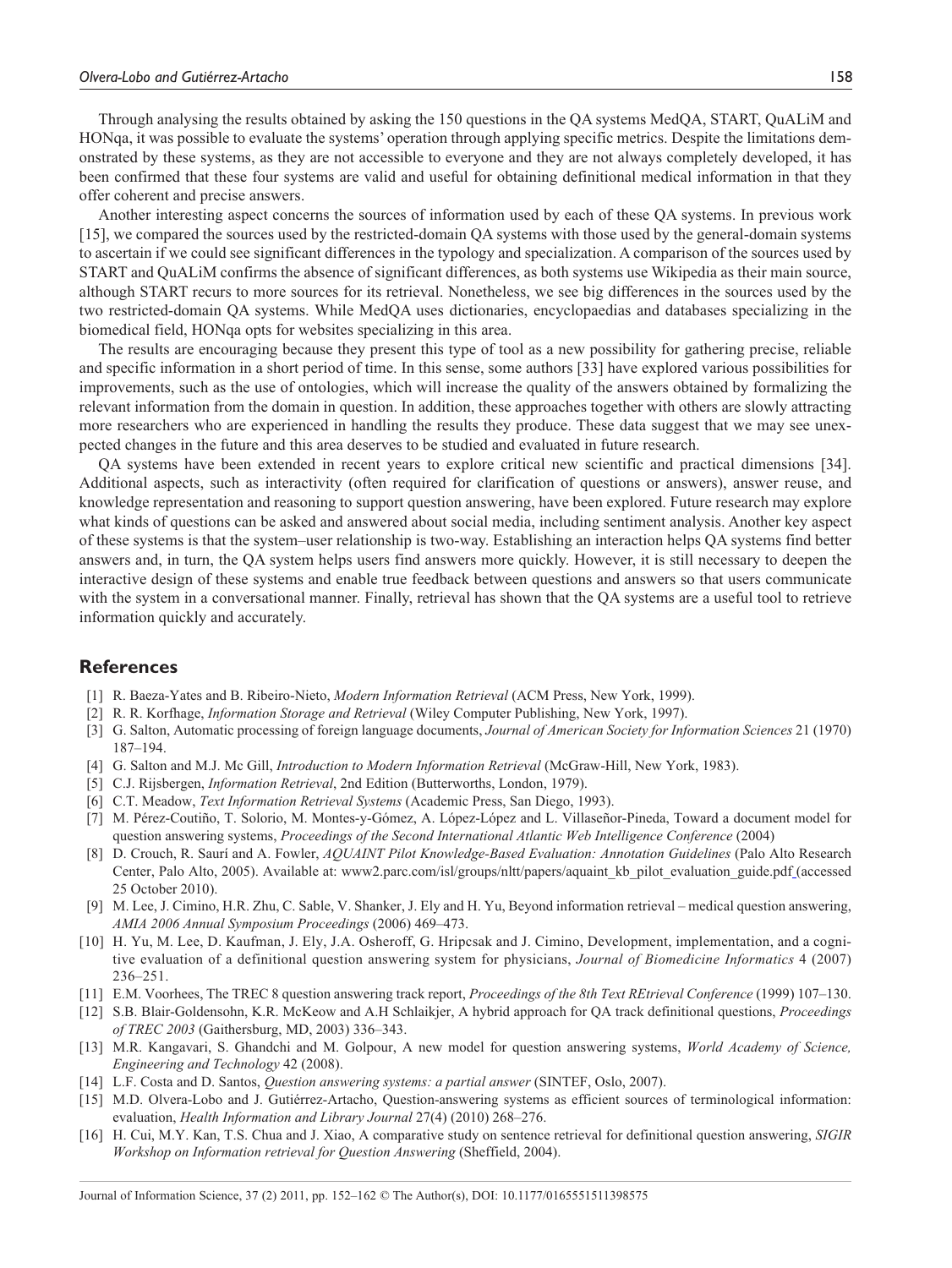- [17] O. Tsur, *Definitional question-answering using trainable text classifiers* (Institute of Logic Language and Computation (ILLC), University of Amsterdam, 2003).
- [18] G.O. Sing, C. Ardil, W. Wong and S. Sahib, Response quality evaluation in heterogeneous question answering system: a blackbox approach, *Proceedings of World Academy of Science, Engineering and Technology*, 9 (Lisbon, 2005).
- [19] E. Alfonseca, M. De Boni, J.L. Jara, S. Manandhar, A prototype question answering system using syntactic and semantic information for answer retrieval, *Proceedings of the 10th Text Retrieval Conference (TREC-10)* (Gaithersburg, MD, 2002)
- [20] P. Jacquemart and P. Zweigenbaum, Towards a medical question-answering system: a feasibility study, *Proceedings of Medical Informatics Europe (MIE '03), Volume 95 of Studies in Health Technology and Informatics* (IOS Press, San Palo, CA, 2003) 463–468.
- [21] P. Zweigenbaum, Question answering in biomedicine, *Proceedings Workshop on Natural Language Processing for Question Answering, EACL 2003* (2005) 1–4.
- [22] B. Katz, Using English for indexing and retrieving. In: P.H. Winston and S.A. Shellard (eds), *Artificial intelligence at MIT: expanding frontiers*, volume 1 (MIT Press, Cambridge, MA, 1990).
- [23] M. Kaisser, *Acquiring syntactic and semantic transformations in question answering*, (PhD thesis, University of Edinburgh, Edinburgh, 2009).
- [24] M. Kaisser, The QuALiM question answering demo: supplementing answers with paragraphs drawn from Wikipedia, *Proceedings of the 46th Annual Meeting of the Association for Computational Linguistics on Human Language Technologies: Demo Session* (Columbia, OH, 2008) 32–35.
- [25] I. Fahmi. *Automatic term and relation extraction for medical question answering system* (PhD thesis, University of Gronigen, Gronigen, Netherlands, 2009).
- [26] J.W. Ely, J. Osheroff, P.N. Gorman, M.H. Ebell, M.L. Chambliss, E.A. Pifer and P.Z. Stavri, A taxonomy of generic clinical questions: classification study, *BMJ* 321 (2000) 429–432.
- [27] S. Cruchet, A. Gaudinat, T. Rindflesch and C. Boyer, What about trust in the question answering world? *AMIA 2009 Annual Symposium* (San Francisco, CA, 2009).
- [28] S.B. Blair-Goldensohn, K.R. McKeow and A.H Schlaikjer, A hybrid approach for QA track definitional questions, *Proceedings of TREC 2003* (Gaithersburg, MD, 2003) 336–343.
- [29] H. Yu and D. Kaufman, A cognitive evaluation of four online search engines for answering definitional questions posed by physicians, *Pacific Symposium on Biocomputing* 12 (2007) 328–339.
- [30] B. Katz, S. Felshin, D. Yuret, A. Ibrahim, J. Lin, G. Martion, A.J. McFarland and B. Temelkuran, Omnibase: uniform access to heterogeneous data for question answering, *Proceedings of the 7th International Workshop on Applications of Natural Language to Information Systems* (Estocolmo, NLDB, 2002) 230−234.
- [31] J.R. Taylor, *An Introduction to Error Analysis: The Study of Uncertainties in Physical Measurements*, (University Science Books, 1999), 128–129.
- [32] T. Saracevic, Evaluation of evaluation in information retrieval, *Proceedings of the 18th Annual International ACM SIGIR Conference on Research and Development in Information Retrieval. Special issue of SIGIR Forum* (1995) 138–146.
- [33] P. Buitelaar, P. Cimiano, P. Frank, M. Hartung and S. Racioppa, Ontology-based information extraction and integration from heterogeneous data sources, *International Journal of Human–Computer Studies* 66 (2008) 759−788.
- [34] M.T. Maybury, *New Directions in Question Answering* (AAAI/MIT Press, Cambridge, MA, 2004).

## **Appendix**

- 1. What is abortion?
- 2. What is acne?
- 3. What is acupuncture?
- 4. What is ADHD?
- 5. What is allergic asthma?
- 6. What is alopecia aerate?
- 7. What is altitude sickness?
- 8. What is amebiasis?
- 9. What is anesthesia?
- 10. What is ankle sprain?
- 11. What is anthrax?
- 12. What is aortic aneurysm?
- 13. What is aortic valve regurgitation?
- 14. What is aromatherapy?
- 15. What is asthma?
- 16. What is atherosclerosis?
- 17. What is ayurveda?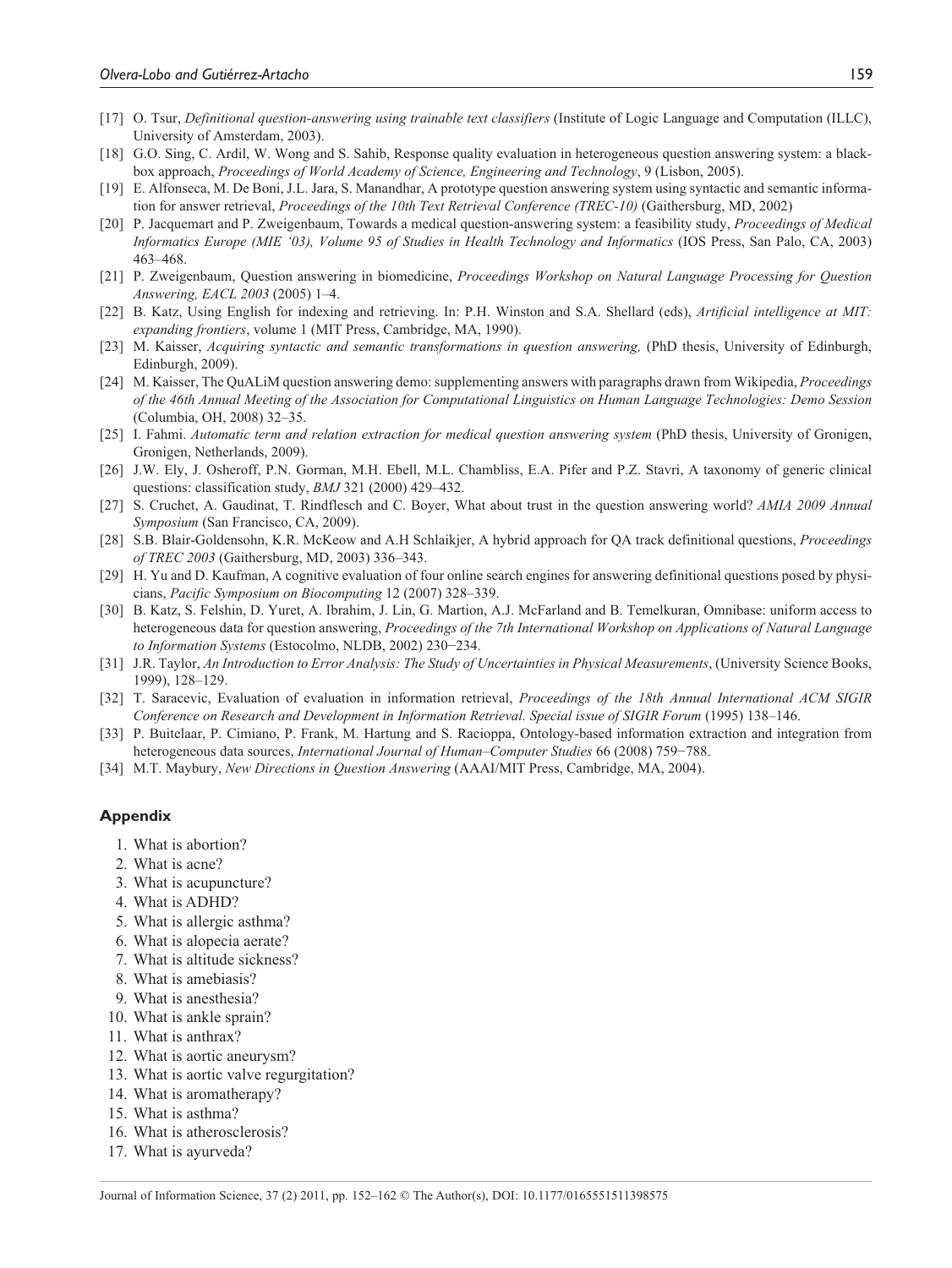- 18. What is back pain?
- 19. What is binge eating disorder?
- 20. What is bipolar disorder?
- 21. What is borderline personality disorder?
- 22. What is bradycardia?
- 23. What is bulimia nervosa?
- 24. What is campylobacteriosis?
- 25. What is capsaicin?
- 26. What is carbon monoxide poisoning?
- 27. What is carpal tunnel syndrome?
- 28. What is cataract?
- 29. What is central venous catheter?
- 30. What is chelation therapy?
- 31. What is chemotherapy?
- 32. What is chickenpox?
- 33. What is Chinese medicine?
- 34. What is chiropractic?
- 35. What is chlamydia?
- 36. What is chronic pain?
- 37. What is circumcision?
- 38. What is cochlear implant?
- 39. What is colorectal cancer?
- 40. What is COPD?
- 41. What is Crohn's disease?
- 42. What is cystic fibrosis?
- 43. What is deep vein thrombosis?
- 44. What is degenerative disc disease?
- 45. What is depression?
- 46. What is diabetic ketoacidosis?
- 47. What is diabetic retinopathy?
- 48. What is disseminated intravascular coagulation?
- 49. What is diverticulosis?
- 50. What is dry mouth?
- 51. What is dyslexia?
- 52. What is endometriosis?
- 53. What is ephedra?
- 54. What is epididymitis?
- 55. What is epilepsy?
- 56. What is esophageal spasm?
- 57. What is fibromyalgia?
- 58. What is flatfoot?
- 59. What is flu?
- 60. What is flu mist?
- 61. What is gastric bypass surgery?
- 62. What is gastroenteritis?
- 63. What is gastro esophageal reflux?
- 64. What is gastro paresis?
- 65. What is genital herpes?
- 66. What is gestational diabetes?
- 67. What is gingivitis?
- 68. What is gonorrhea?
- 69. What is Guillain-Barre syndrome?
- 70. What is gynecomastia?
- 71. What is healing touch?
- 72. What is heart attack?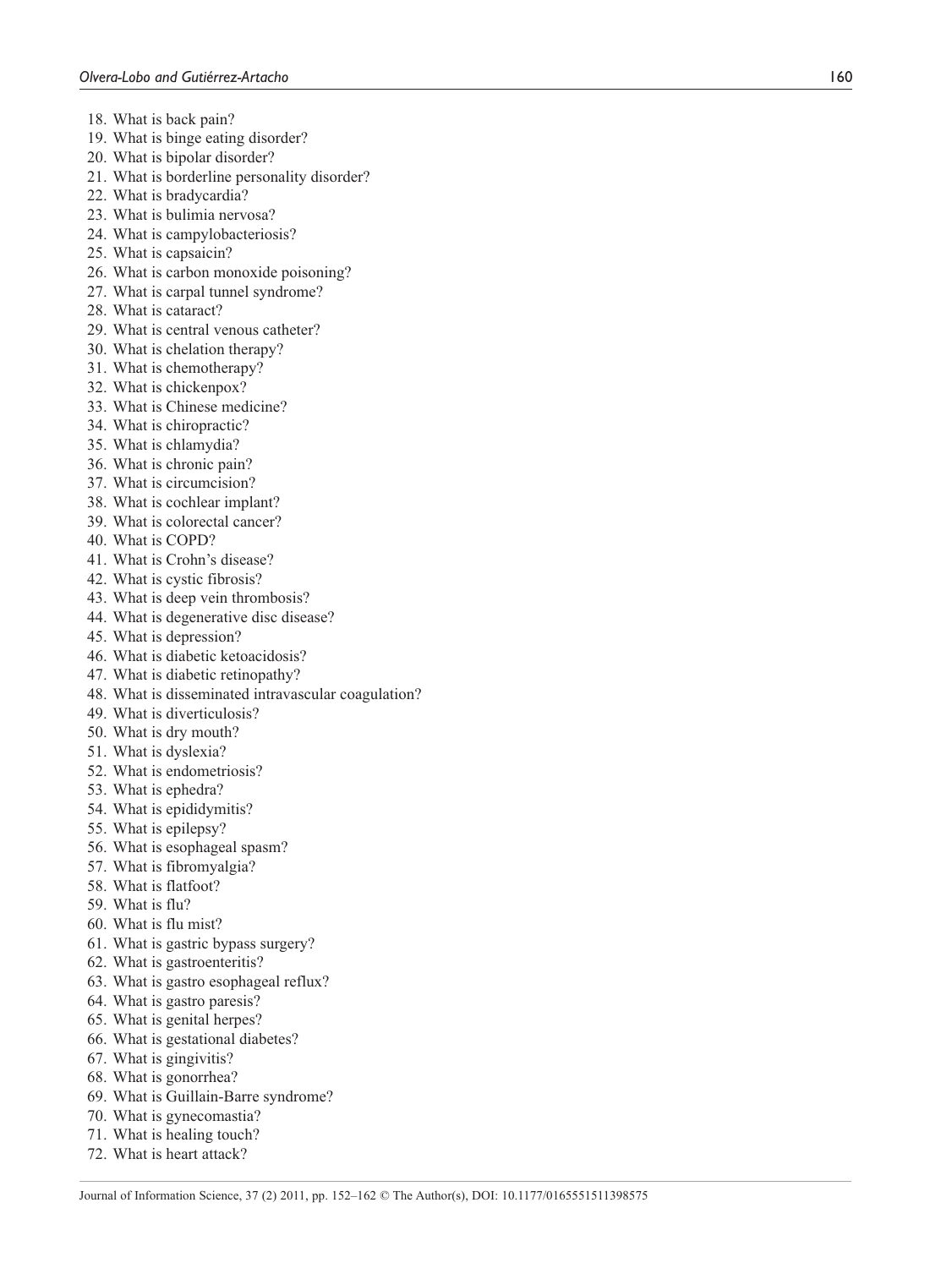- 73. What is heart failure?
- 74. What is hemophilia?
- 75. What is hepatitis C?
- 76. What is herniated disc?
- 77. What is high blood pressure?
- 78. What is homeopathy?
- 79. What is Huntington's disease?
- 80. What is hydrocele?
- 81. What is hydrotherapy?
- 82. What is hypospadias?
- 83. What is hypothermia?
- 84. What is hypothyroidism?
- 85. What is inflammatory bowel disease?
- 86. What is insomnia?
- 87. What is irritable bowel syndrome?
- 88. What is kava?
- 89. What is kernicterus?
- 90. What is lactose intolerance?
- 91. What is laryngitis?
- 92. What is latex allergy?
- 93. What is laxative?
- 94. What is lipoma?
- 95. What is listeriosis?
- 96. What is lung cancer?
- 97. What is melanoma?
- 98. What is metabolic syndrome?
- 99. What is naturopathic medicine?
- 100. What is oophorectomy?
- 101. What is orthodontics?
- 102. What is osteoporosis?
- 103. What is overactive bladder?
- 104. What is patellofemoral pain syndrome?
- 105. What is perimenopause?
- 106. What is pheochromocytoma?
- 107. What is pityriasis rosea?
- 108. What is pleurisy?
- 109. What is pneumothorax?
- 110. What is prediabetes?
- 111. What is presbyopia?
- 112. What is primary biliary cirrhosis?
- 113. What is prostate cancer?
- 114. What is radiation therapy?
- 115. What is retinal detachment?
- 116. What is rheumatoid arthritis?
- 117. What is root canal treatment?
- 118. What is rosacea?
- 119. What is roseola?
- 120. What is rotavirus?
- 121. What is salmonellosis?
- 122. What is SARS?
- 123. What is saw palmetto?
- 124. What is scabies?
- 125. What is scarlet fever?
- 126. What is schizophrenia?
- 127. What is sciatica?